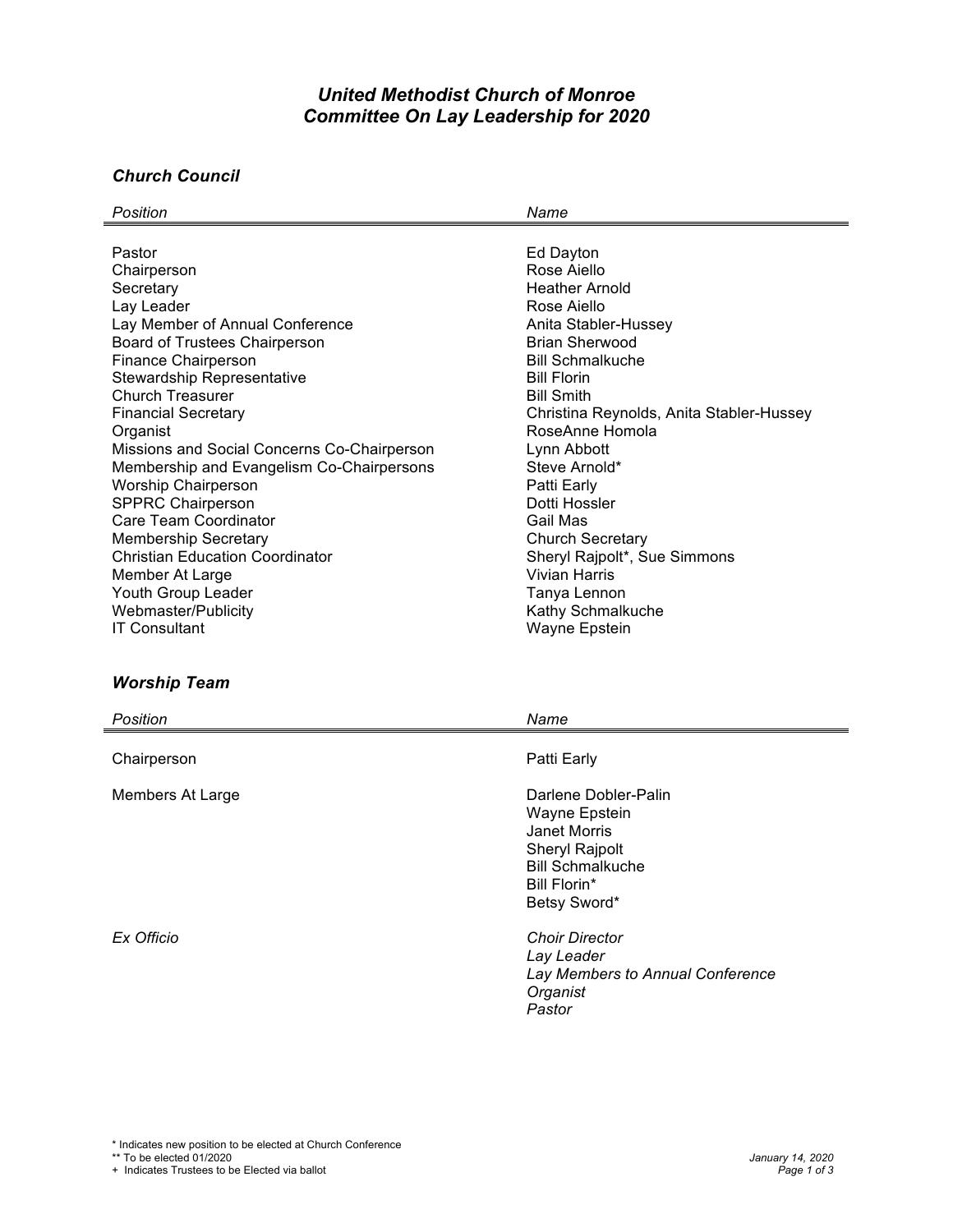### *Finance Team*

| Position          | Name                                                                                                |
|-------------------|-----------------------------------------------------------------------------------------------------|
| Chairperson       | <b>Bill Schmalkuche</b>                                                                             |
| Members At Large  | Steve Arnold<br><b>Chad Harris</b>                                                                  |
| Stewardship Chair | <b>Bill Florin</b>                                                                                  |
| Ex Officio        | Lay Leader<br>Lay Members to Annual Conference<br><b>Financial Secretary</b><br>Treasurer<br>Pastor |

## *Membership and Evangelism*

| Position                           | Name                                                                                                                                                                                                 |
|------------------------------------|------------------------------------------------------------------------------------------------------------------------------------------------------------------------------------------------------|
| Co-Chairpersons                    | Steve Arnold*                                                                                                                                                                                        |
| Members At Large/Care Team Members | Rebecca Denike<br>Darlene Dobler-Palin<br>Wayne Epstein<br>Vivian Harris<br>Kelley Keane-McAlexander<br>Gail Mas (Care Team)<br>Christina Reynolds (Care Team)<br>Brian Sherwood (Generation Bridge) |
| Ex Officio                         | Lay Leader<br>Lay Members to Annual Conference<br>Pastor                                                                                                                                             |

#### *Staff/Pastor Parish Relations Committee and Nominations and Lay Leadership Development*

| Position      | Name                                                     |
|---------------|----------------------------------------------------------|
| Chairperson   | Dotti Hossler                                            |
| Class of 2020 | Dotti Hossler*<br>Neil Chaudhary                         |
| Class of 2021 | <b>Heather Arnold</b><br>Janet Morris                    |
| Class of 2022 | Darlene Dobler-Palin*<br>Sue Simmons*                    |
| Ex Officio    | Lay Leader<br>Lay Members to Annual Conference<br>Pastor |

\* Indicates new position to be elected at Church Conference